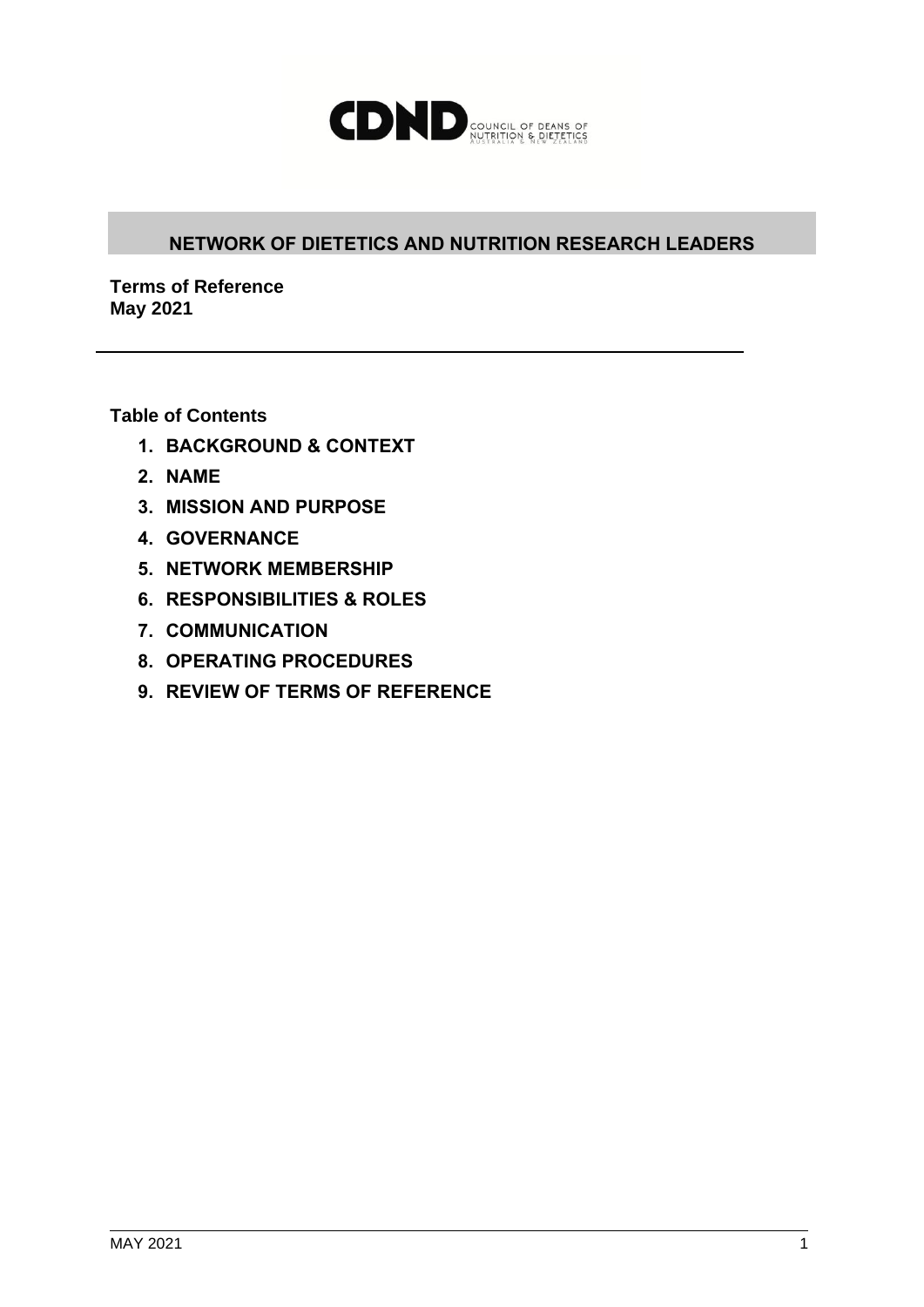

# **1. BACKGROUND & CONTEXT**

The Network arises from collegiate but informal meetings of key research leaders in Nutrition and Dietetics in Australia during 2017, who discussed the current international climate around nutrition and dietetics including the WHO Decade of Action on Nutrition, the evolving Decadal Plan for Nutrition in Australia and the Future of Dietetics research in the UK. The outcomes of these discussions is the more formal development of a Research Leaders Network governed by a Research Leaders Network Steering Group (RLNSG) to create a network structure to support research and researchers in nutrition and dietetics through leadership, strategy and advocacy activities.

*Nutrition and Dietetics (N&D) research* is defined as the application and translation of food-related science research into policy and practice in individual and population health in the community at large and in health settings. This definition of nutrition and dietetic research is a 'current working definition' – as such it is expected that this definition may flex and be further influenced by the outcomes of ongoing research. This includes

- implementation and translation of food-related research (wide science backgrounds) in a range of settings which encompass all social, cultural, economic and health of individuals and populations.
- research informed by nutrition science (nutrients and food) and behavioural nutrition (psycho-social and environmental determinants) which is applied or translated via implementation science into diets and dietary patterns of individuals and populations.
- cross disciplinary research which may be integrated across a range of systems (food, sustainability, economic, education, health, employment)
- dietetics as application AND translation of nutrition and behavioural science into public health policy and clinical practice.

#### **The Unique Proposition**

Collectively N&D researchers conduct research in the basic and clinical sciences and determine the efficacy, effectiveness, cost-effectiveness levels of nutritional interventions. They are uniquely placed to translate the complexity of food and nutrition systems into feasible solutions for the nutritional well-being and food security, health gains and improved well-being for individuals and populations. Core aspects are

- food-related research leading to cost effective health gains for the individual and for the population;
- cross-disciplinary research collaboration for transformation;
- utilise implementation science to transfer discoveries into practice and practical solutions.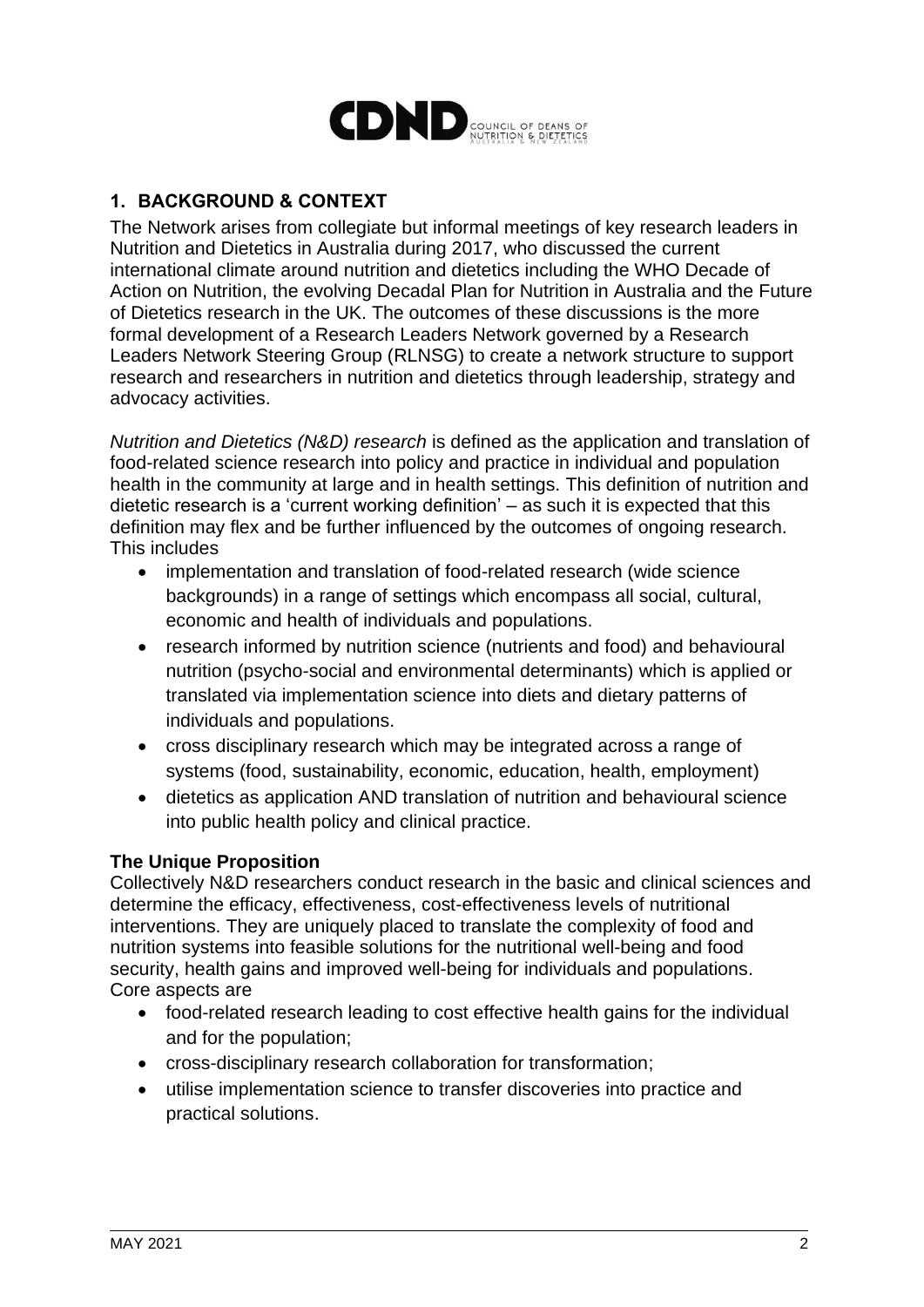

## **2. NAME**

The Nutrition and Dietetics Research Leaders Network Steering Group (RLNSG) under the auspices of the Council of Deans of Nutrition and Dietetics (CDND) will establish and facilitate a Nutrition and Dietetics Research Leaders Network.

# **3. RESEARCH LEADERS NETWORK MISSION AND PURPOSE 3.1.MISSION**

- **Leadership:** provide strategic direction and influence the agenda for N&D research priorities with achievable goals for the next 2, 5 and 10 years.
- **Visibility:** ensure N&D-related research has the prominence it deserves and is being led by appropriately credentialed people, given the attributable disease burden caused by poor diet.
- **Advocacy**: lobby more effectively for allocated funding for N&D research using a common voice for agreed goals.
- **Communication**: to promote and support N&D research goals and methodologies to other peak bodies, government and industry.
- **Capacity Building**: Support the next generation N&D researchers in their career development and long term research pathways for PhD students and post-docs.

# **3.2.PURPOSE**

- To promote the scholarly aspects of N&D Nationally and Internationally
- To provide a leadership group to increase growth and the successful funding of N&D research
- To lobby successfully for an increase in the funding to N&D research in priority areas
- To provide advice on research priorities and the national research agenda in N&D to key stakeholders and key decision makers
- To support Fellowship holders and provide mentorship/assistance in support of potential future Fellows.

# **4. GOVERNANCE**

The RLNSG sits under the auspices of the Council of Deans of Nutrition and Dietetics Australia and New Zealand.

## **RLNSG**

The operation of the Network is overseen by a Research Leaders Network Steering Group comprising the RLNSG Chair, RLNSG Deputy Chair, CDND Chair, an Early Career Researcher (ECR) representative, a co-opted Network member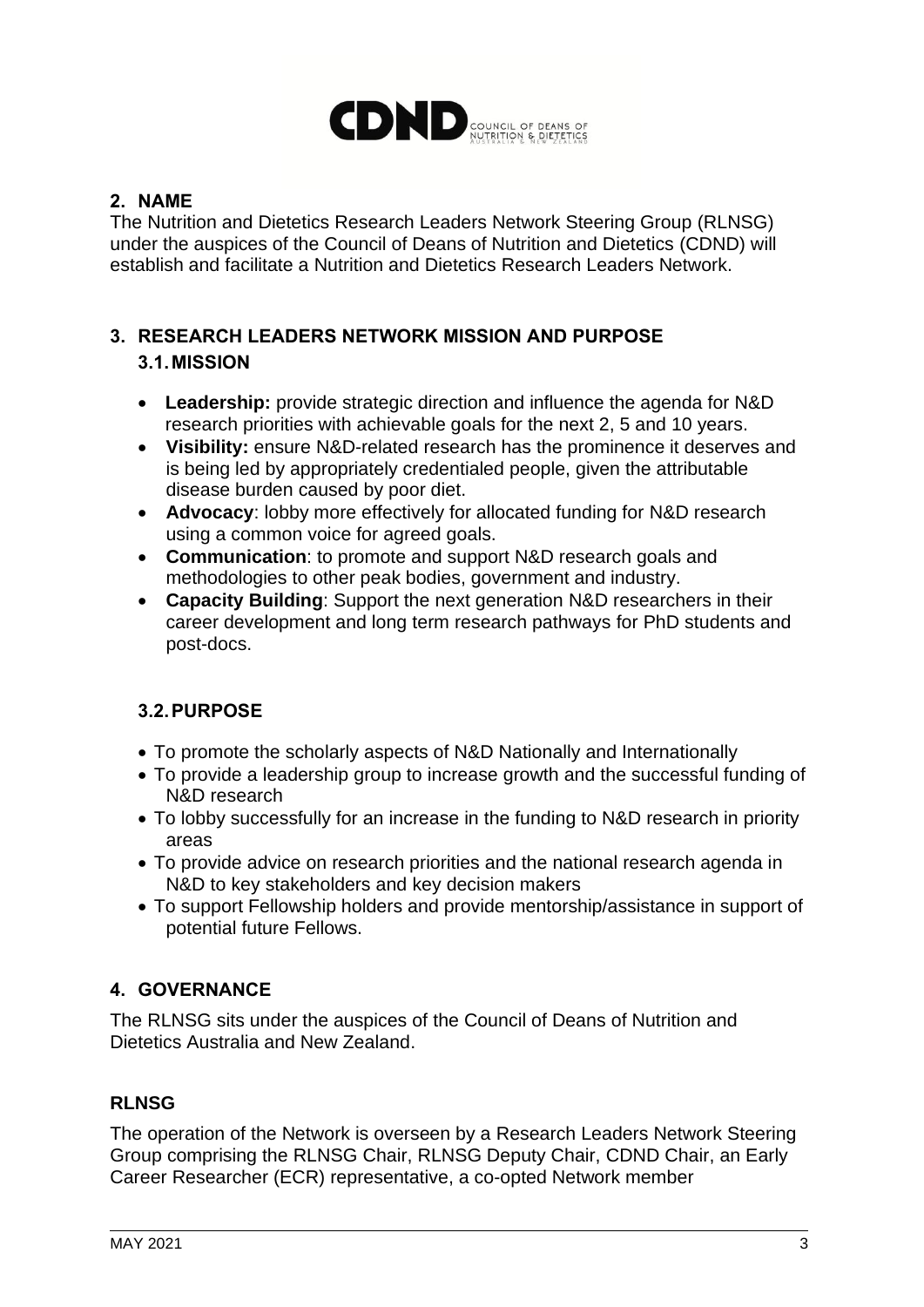

representative and the CDND Strategic Projects Manager. The RLNSG is responsible for: Ensuring activities align with the RLNSG mission and purpose; Administrative management of the RLNSG; Reporting to the CDND; and Making the final decisions on the functions of the Network. The RLNSG considers the views of the CDND and Network members carefully before making decisions.

### **The RLNSG will be chosen ('elected') by the Network members on a bi-annual basis.**

### **Network Activities**

The activities of the Network will be organised through projects that align to the Mission of the Research Network. Small project teams will comprise of a lead(s), RLNSG and Network members. Project teams will function autonomously with Stream meetings occurring as often as needed. Project leads will report to the RLNSG quarterly ahead of Council meetings. Initially the activities and projects of the RLNSG will fall under three themes: Strategic Direction; Advocacy and Communication; and Capacity Building.

### **5. NETWORK MEMBERSHIP**

Network membership will represent relevant members of the Council of Deans of Nutrition and Dietetics as well as research leaders in nutrition and dietetics from esteemed health research institutions and organisations.

Membership of the Network will be based on Nutritionists and Dietitians with a proven expertise and success in research funding and publication output by nomination of Council or Network members.

This includes:

- Fellows of Learned Nutrition/Dietetics Societies and Organisations
- Fellows or former Fellows funded via competitive National Awards
- Level D & E academics with a strong continuous track record in research output including competitive funding
- Nutrition or Dietetics Researchers with a strong continuous track record in research output, particularly competitive funding.

The RLNSG may invite co-opted members aligned to the purpose and values of the Network into the RLNSG by being nominated by 2 members of the RLNSG. By definition, delegation is not allowed as the RLNSG is based on individual merit.

The process for network membership will be reviewed again in May 2022 by the RNLSG.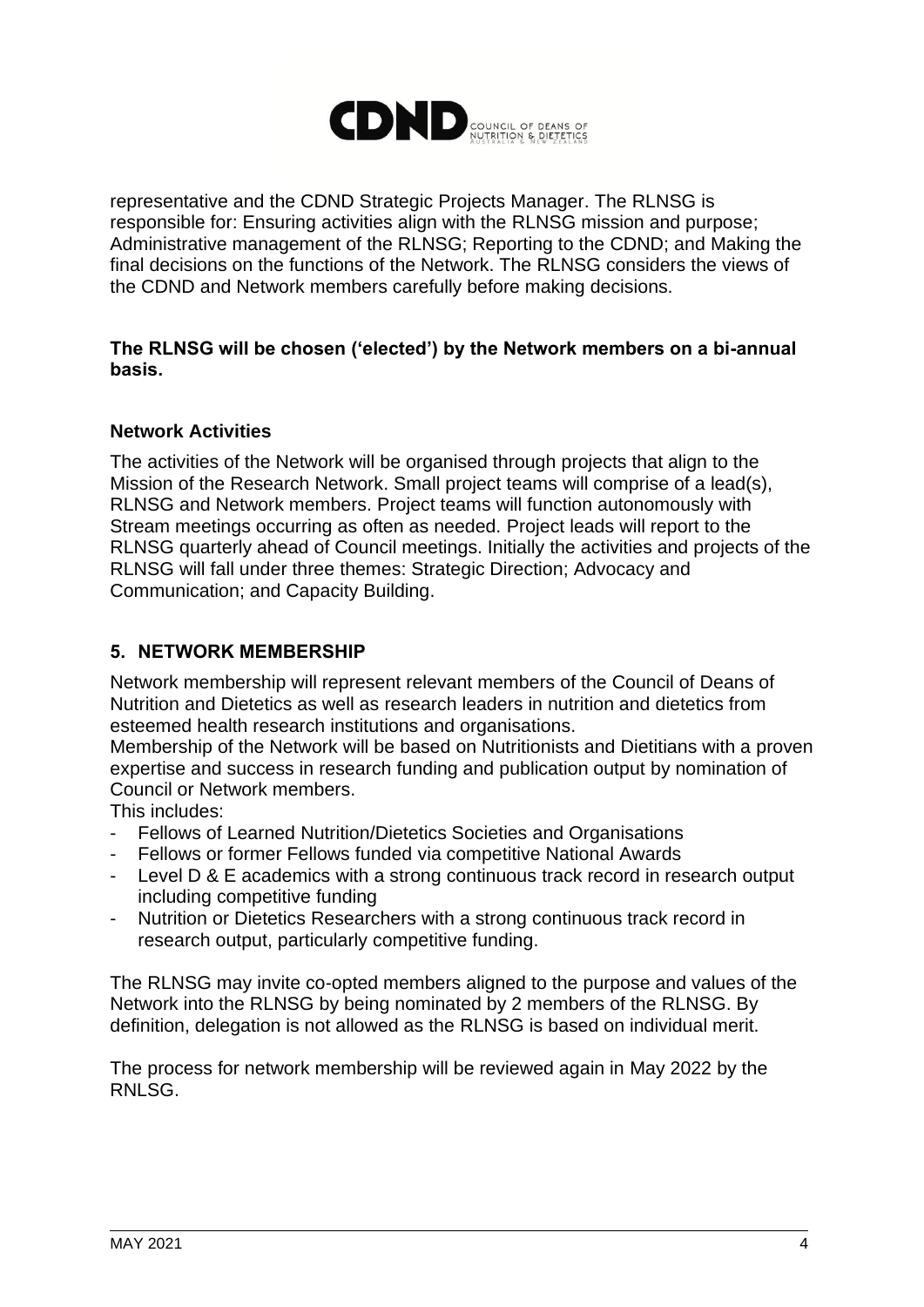

## **6. RESPONSIBILITIES & ROLES**

The functions and responsibilities of the RLNSG follow:

### **CHAIRPERSON**

The RLNSG Chairperson will provide: Report of the RLNSG activity to the CDND; Strategic leadership to the group; Chair and organise meetings as per needs of the RLNSG. They will be assisted by a Deputy Chairperson who can act as a delegate.

## **PROJECT LEADS**

The RLNSG Project Leads will report to the RLNSG quarterly ahead of CDND meetings. The activities and projects of the RLNSG will fall under three themes: Strategic Direction; Advocacy and Communication; and Capacity Building.

### **MEMBERS**

Agendas will be provided for meetings, however, in order to ensure reactivity to relevant issues, members are encouraged to utilise email to alert other RLNSG members of relevant consultations, funding submissions or other issues relevant to the group. This should be done through the CDND Strategic Projects Manager role who will co-ordinate distribution to the broader Network or co-ordinate relevant responses to consultations or other issues relevant to the group.

## **ADMINISTRATION & COMMUNICATION**

The CDND Strategic Projects Manager position will be responsible for minutes and assist co-ordinate Communications, Marketing, and Social media.

## **7. COMMUNICATION**

## **7.1.GENERAL ACCOUNTABILITY**

The RLNSG and Network members are collectively accountable to the CDND. Media comments can only be made on behalf of the RLNSG or Network if they reflect position statements or agreed upcoming events or collaboration.

This group can take on no legal liability as a result of the actions of its members.

Members of the RLNSG and Network are encouraged to promote, to those meeting the criteria, their membership of this group. Members of the RLNSG are also encouraged to promote membership/participation in the Network of Dietetics and Nutrition Researchers.